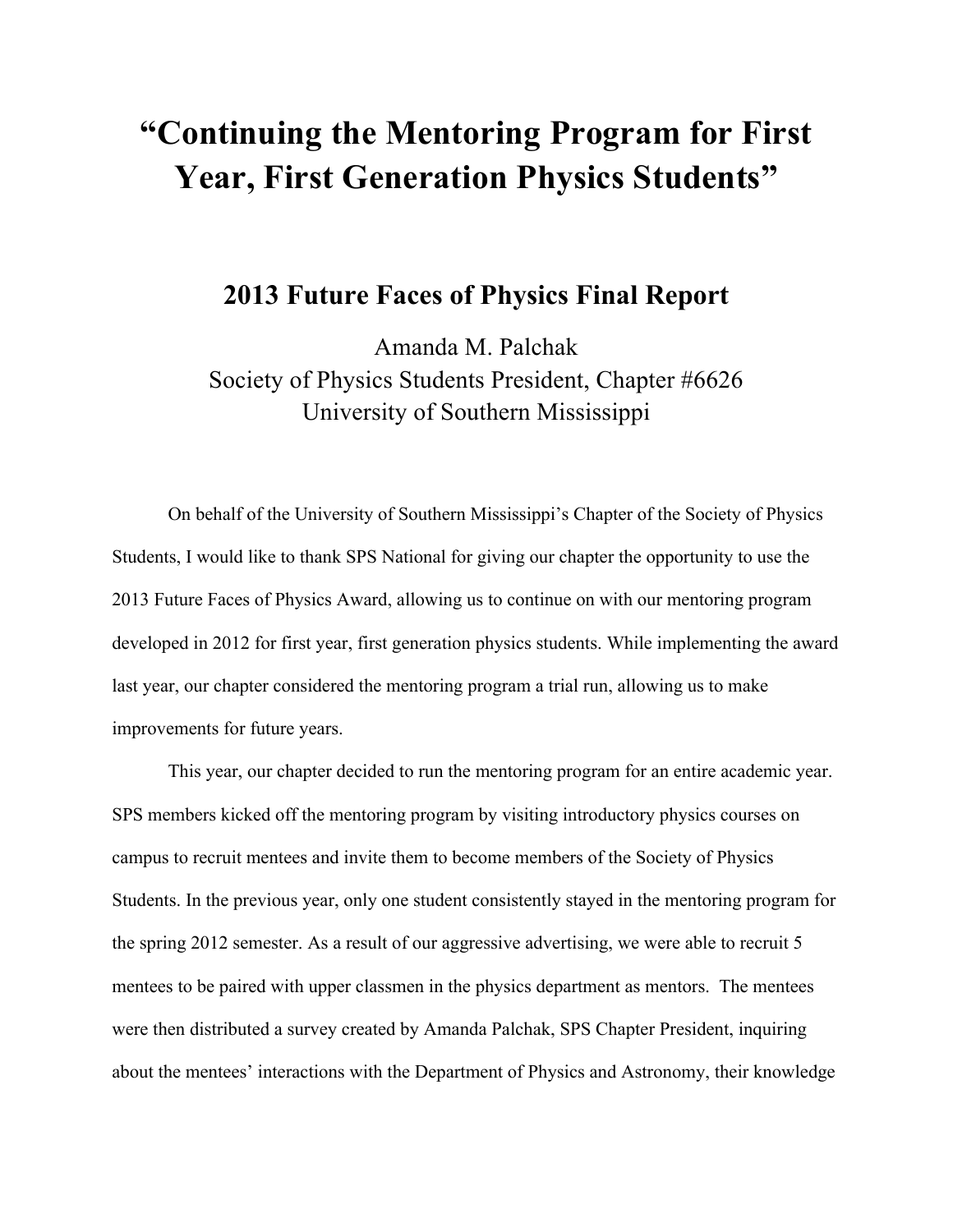on degree plans, and their involvement in the Society of Physics Students. The exact survey was given for a second time at the end of the academic year in order for our chapter to recognize changes within these mentees after their first year in the mentoring program.

As part of "Continuing the Mentoring Program for First Year, First Generation Physics Students," our chapter was very interested in inviting guest speakers to interact with the mentors and mentees. On February 26, 2013, Mr. Darnell Moffett, a USM Department of Physics and Astronomy alumnus, spoke at a luncheon as part of the mentoring program. As a USM post graduate, he pursued a career as a geophysicist with Exxon for 20 years. After his time traveling all over the world with Exxon, he then returned to Mississippi to become a preacher and a physics teacher in free time. Mr. Moffett's visit began with an SPS luncheon, giving the students time to ask him questions about his time at Exxon, his time as a USM physics student, and his experiences as a world traveler. Mr. Moffett was an inspiration to the students, and he gave them confidence to pursue their future endeavors. Following the luncheon, Moffett gave a power point presentation to SPS mentors and mentees titled "STEM RIGOR, REWARD, and RESOURCES." His talk addressed the knowledge and skills students gain as physics majors as well as the importance of seizing opportunities. Many of the resources in Mr. Moffett's presentation were found on the American Institute of Physics' Statistical Research Center website, which has proven to be a very useful tool for our undergraduate physics majors.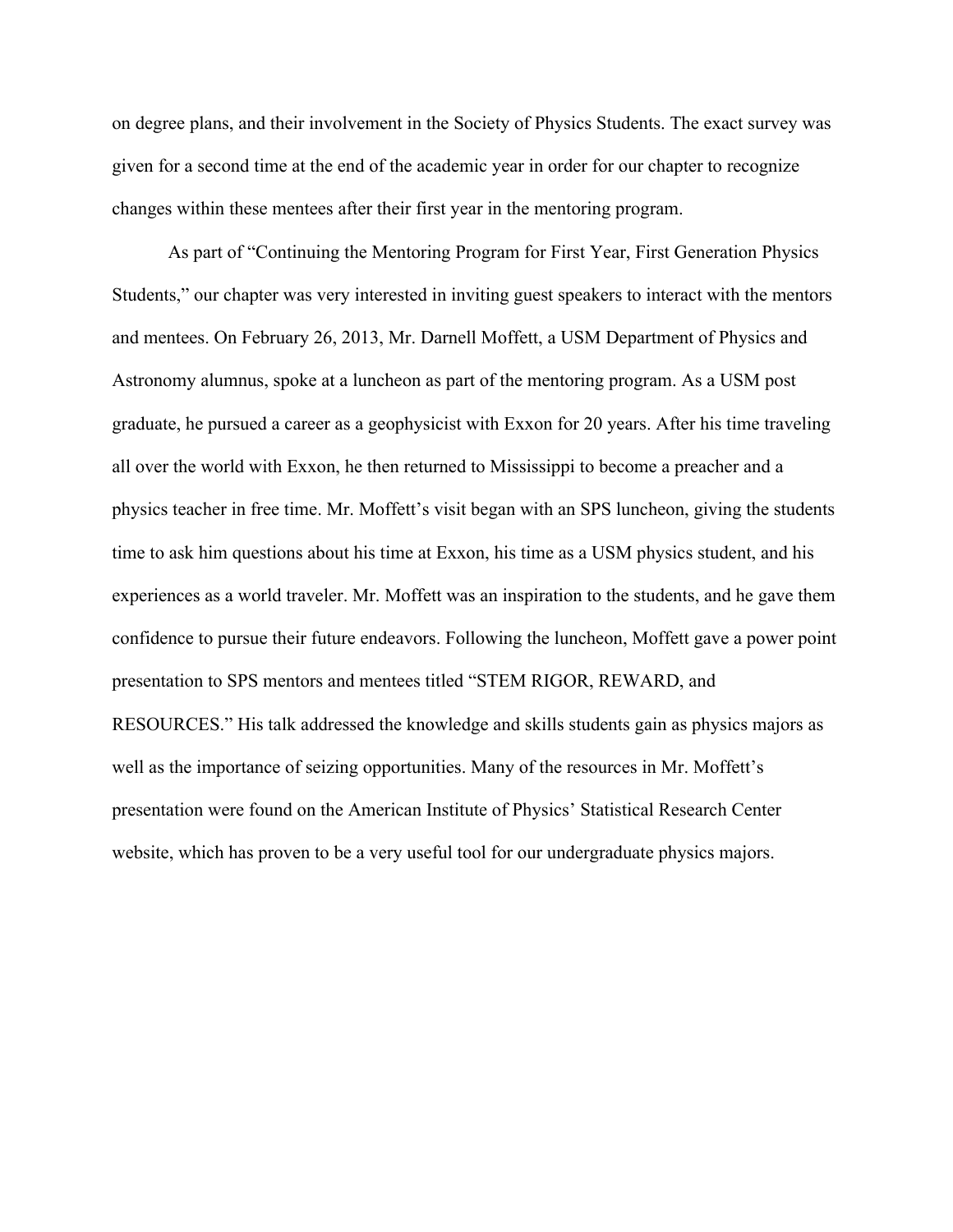

Mr. Moffett (pictured left) speaking to the 2012-2013 Mentees

After mentees were matched with their respective mentors, the groups created their individual schedules. Mentors were to report back to SPS President Amanda Palchak with updates and reports regarding meetings with mentees. At the end of the academic year, mentees turned in results for the second survey and mentors turned in a final report with feedback and suggestions on the mentoring program. In his final suggestions on the mentoring program, SPS Member Steven Kirkup report that he and his mentee, Mikey Tingstrom, were high school friends who spoke on a semi regular basis. Although none of their meetings were considered formal, Steven reported "I think the advice I've given him will be beneficial, nonetheless." According to Mikey's survey results, his interactions with members of the Society of Physics Students became more frequent over the course of the mentoring program. His survey results also showed that after completing the mentoring program, his preparedness for his academic career as a physics major increased from a 3 to 4, with a score of 5 being the most prepared.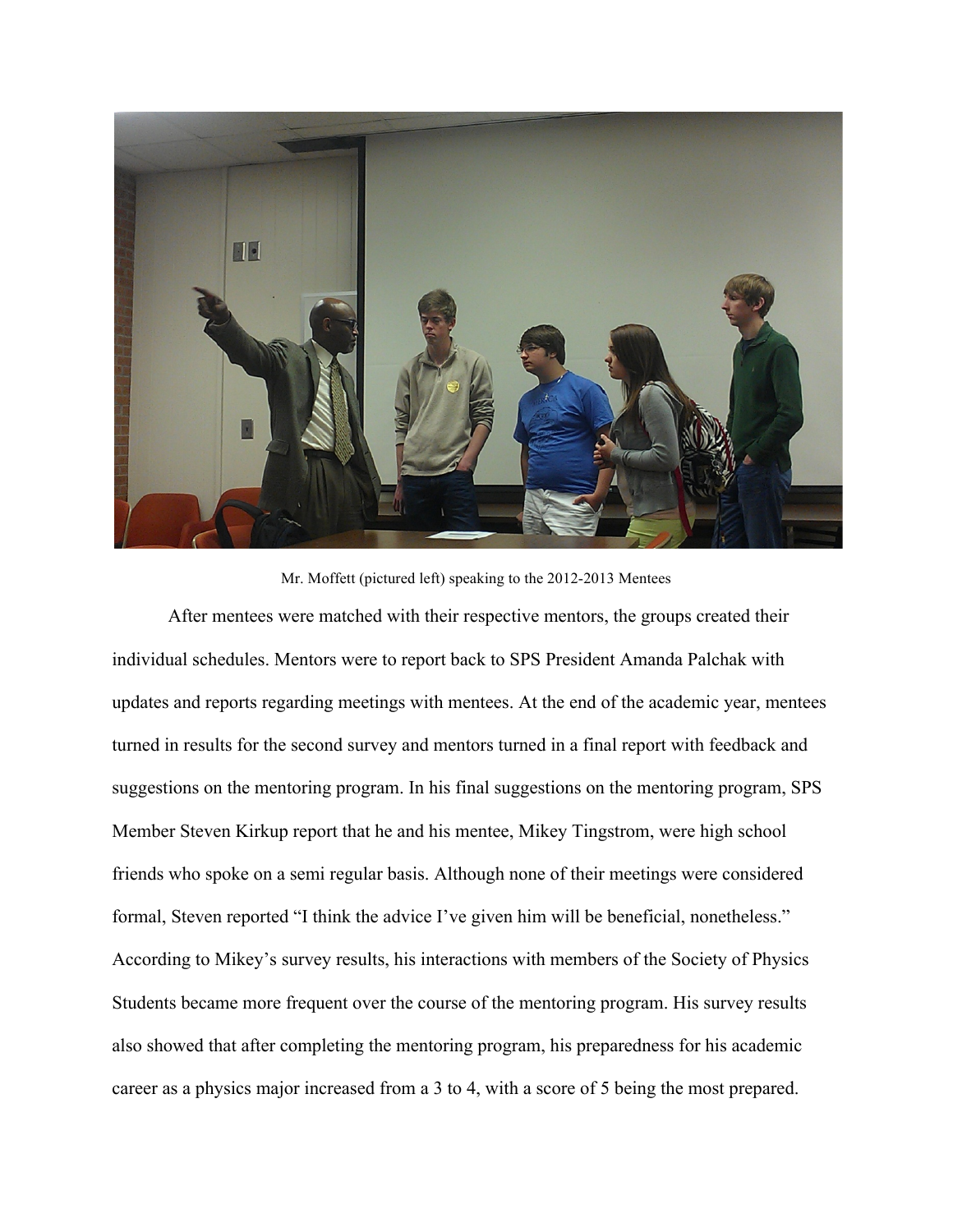Other mentees' survey results gave similar feedback, and the scores proved that the mentoring program was only beneficial to the students. SPS Treasurer and mentor Erica Bloor report with some constructive criticism in her final report stating, "I feel that more group events instead of individual meetings would be much more effective at allowing the students to interact in a less 'stuffy' school environment." Erica also organized an outing to a burger joint for the mentors and mentees on April  $27<sup>th</sup>$  which was followed by a game of Apples to Apples. Erica stated that everyone had a great time, and it was a great opportunity for the group to bond before the end of the semester.

Much like last year, there will always be improvements made to the SPS Mentoring Program for First Year, First Generation Physics Students. However, this year we successfully mentored 5 freshmen in the physics program, all of which will be continuing their physics studies and SPS memberships. At the end of the 2013 spring semester, many mentees in the program were elected as 2013-2014 SPS Officers. I would like to thank SPS National once again for giving our chapter this esteemed award for the second year in a row. It is my hope that our chapter will continue applying for the Future Faces of Physics Award for years to come. I have no doubt that the SPS Mentoring Program for First Year, First Generation Physics Students will only grow and improve with time.